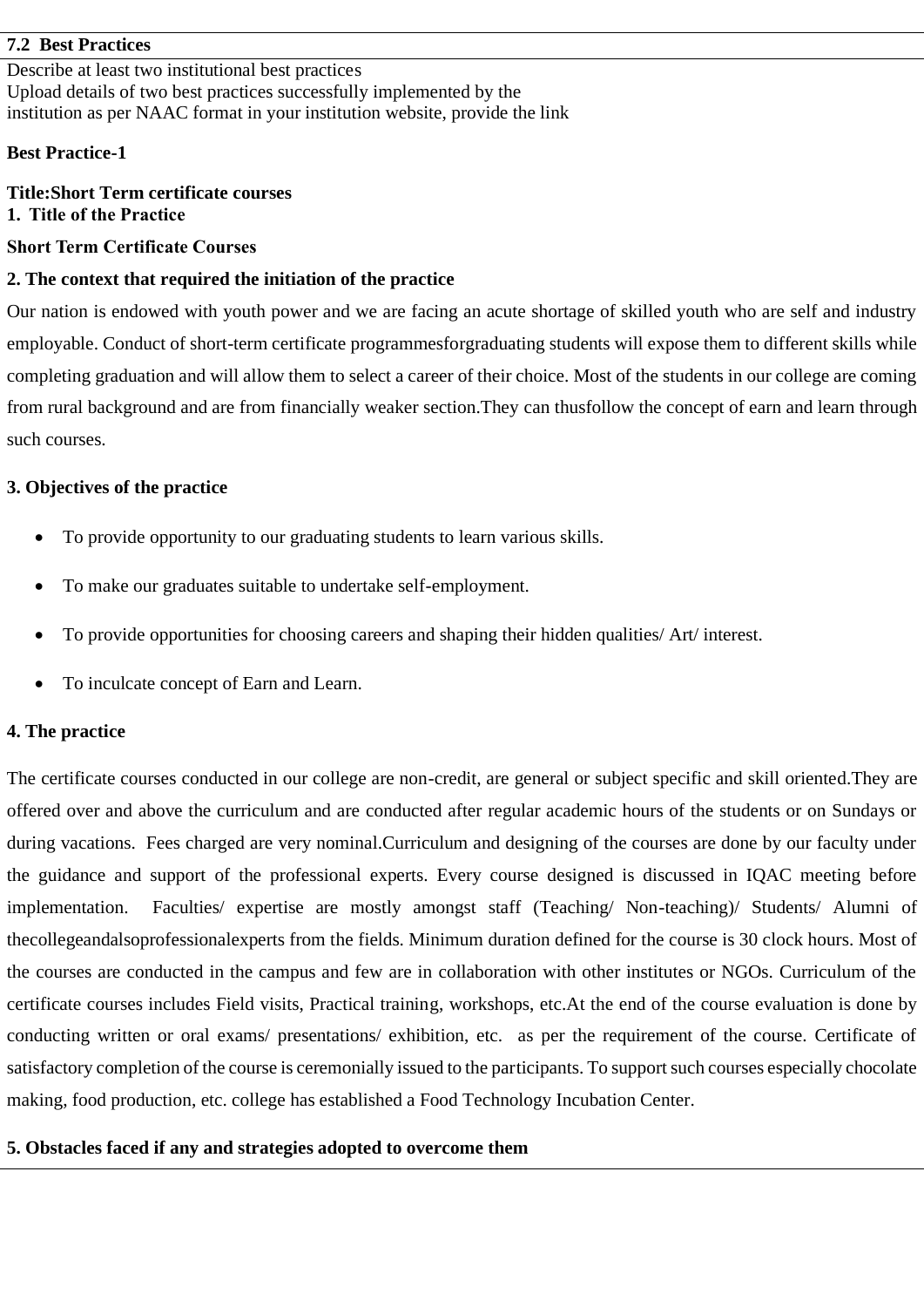Time constraint to conduct the certificate courses during the regular schedule of the semester as a result of which the courses are conducted during the end of the semester or during vacations.

# **6. Impact of the practice**

- A variety of certificate programmes customized to suit the needs and requirements of students bridge the gap in curriculum-based learning and skill development to get jobs and self-employability.
- Entrepreneurship skills developed amongst the students.
- With completion of the certificate programme, graduating students may have access to better career opportunities and also importantlybenefit in the foundation for further studies.
- Certificate coursesenhance and widen the knowledge and skills of the students that results in independent student entrepreneurs.
- The certificate indicates that specific skills have been developed and specialized training has been received.
- Through these courses' students inculcate concept of Learn, Earn and Teach.

# **7. Resources required**

- Additional infrastructure for the conduct of certificate courses.
- Resource person specialized in respective skills and dedicated trainees.

From last three academic years, this practice has been followed and 43 different certificate courses have been designed and conducted by the departments of the college. This year, 09 different certificate courses were conducted and 228 students were trained.

# **Best Practice -2**

**1. Title of the Practice**

# **Promotion of Research Activities**

# **2. The context that required the initiation of the practice**

The main focus of the higher education in India is to promote research. In accordance with the growing need for the up gradation of the faculty and the students in higher education, enormous efforts are taken by the management of the college to inculcate research culture in the staff and the students to arouse curiosity, develop objectivity and improve critical thinking. It ensures continuous professional growth on the part of teachers of problem identifying, systematic planning, careful implementing and solution finding abilities on the part of students.

# **3 Objectives of the Practice:**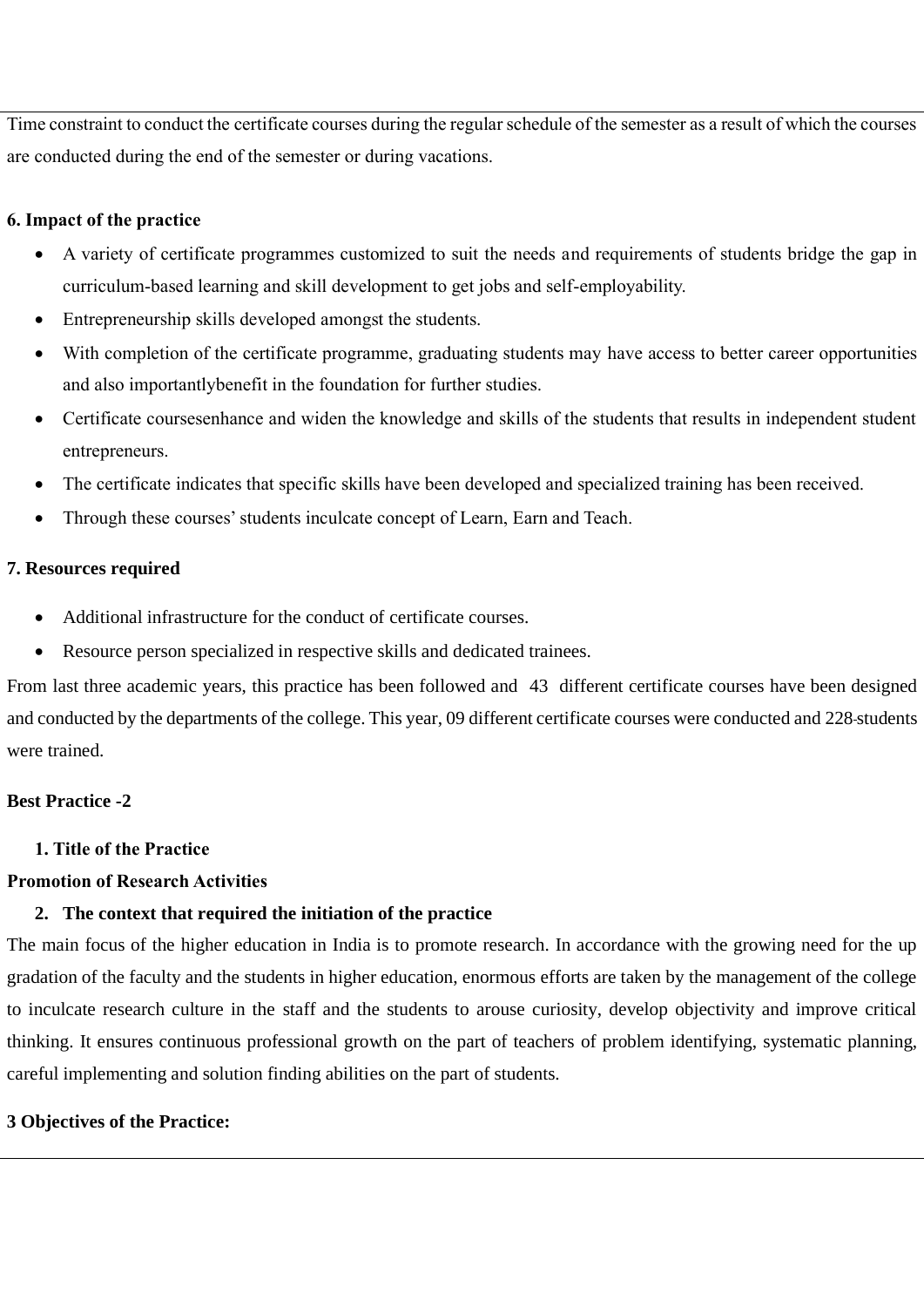• To encourage the faculty to pursue Ph.D.

• To motivate the faculty to apply for the major and minor research projects by providing guidelines and details of funding agencies

• To participate in state national and international level workshops, seminars, conferences and symposia and to present the findings of the research by the faculties and students.

• To publish quality research papers/articles in reputed and refereed journals, contributing to curriculum in terms of preparation of study materials for the prescribed syllabus and author books of high originality content and contributing to MOOCs.

#### **4.The practice**

• College has a well established research committee . Principal of the college and research committee members encourage research through establishment of research discussion forum to encourage interdisciplinary research, organization of workshops for teachers on Research Publication, Data Management and Funding Bodies for Research Grants. T. Y. B.A. and B.Sc. students carrying out project work are encouraged to present their work at conferences/ seminars.Teachers are encouraged to avail study leave to pursue Ph.D. under UGC FIP or State Government study leave. Teaching faculty regularly submit their research proposals in form of Major/Minor projects to various funding agencies (DHE, DBT, DST, ICSSR, UGC, etc.) for the sanction of funds under various schemes . Management and Principal motivate the faculty members to organise and participate in various seminars & workshops at Institutional/ State/ National/ International levels.

#### **4. Obstacles faced if any and strategies adopted to overcome them**

 Time constraint faced by the staff to complete the syllabus and devote time to research related activities.Students have to be trained by their guides to prepare posters or for oral presentations.

#### **Impact of the practice**

The achievements in the field of research are the main indicators of excellence in research practiced at the college. 35 staff members have successfully defended their doctoral degrees in different Universities. A good number of staff have availed the opportunities for presenting papers in state, National and International seminars, conferences and symposia. also publishing articles and books. Good number of Minor and Major Research Projects are undertaken. Research has helped the college in strengthening infrastructure facilities in the laboratories and the library.